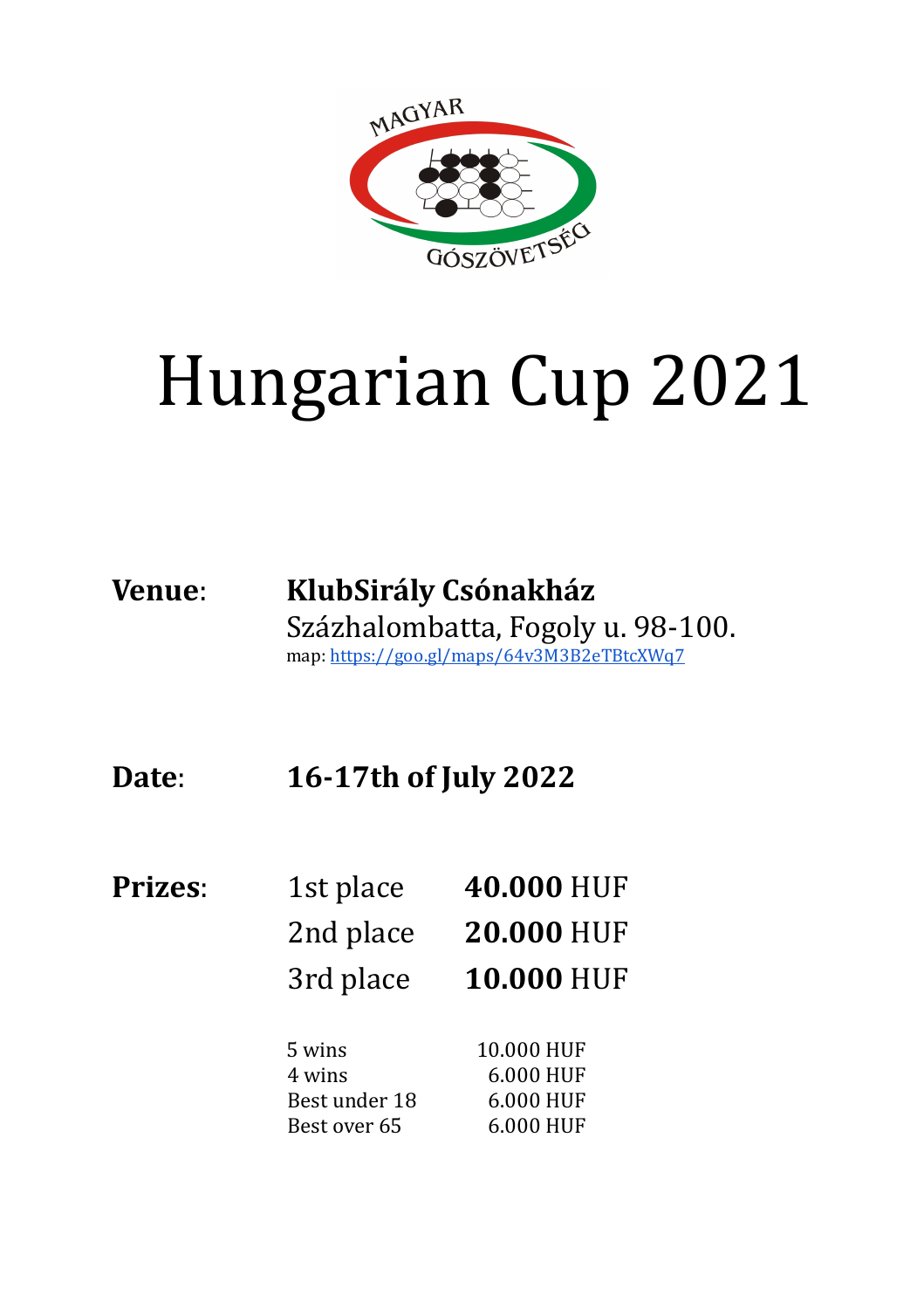The player is entitled to the prize if he has played all the rounds. Prizes cannot be accumulated.

| System:                           | <b>MacMahon, 5 rounds,</b><br>japanese rules,<br>$19 \times 19$ board,<br>komi 6.5 point,<br>60 min main time, $1 \times 30$ sec byo-yomi. |                                                           |
|-----------------------------------|--------------------------------------------------------------------------------------------------------------------------------------------|-----------------------------------------------------------|
|                                   | Skipped round counts half point.<br>Placement calc. method: MMS, SOS, SODOS, SOSOS.<br>Registration according to the current EGF GoR.      |                                                           |
| <b>Registration:</b>              | https://bit.ly/3xwChgR<br>(goszovetseg.hu => versenyek => Magyar Kupa 2022)                                                                |                                                           |
| <b>Registration fee: - adult:</b> | - under 18:                                                                                                                                | 8.000 HUF $(\text{\textsterling}20)$<br>5.900 HUF $(€15)$ |
|                                   | Participants of the preceding Go Camp in<br>Százhalombatta gets 4.000 HUF (€10) discount.                                                  |                                                           |
|                                   | after 15th of July:                                                                                                                        | + 2.000 HUF $(+\text{€5})$                                |